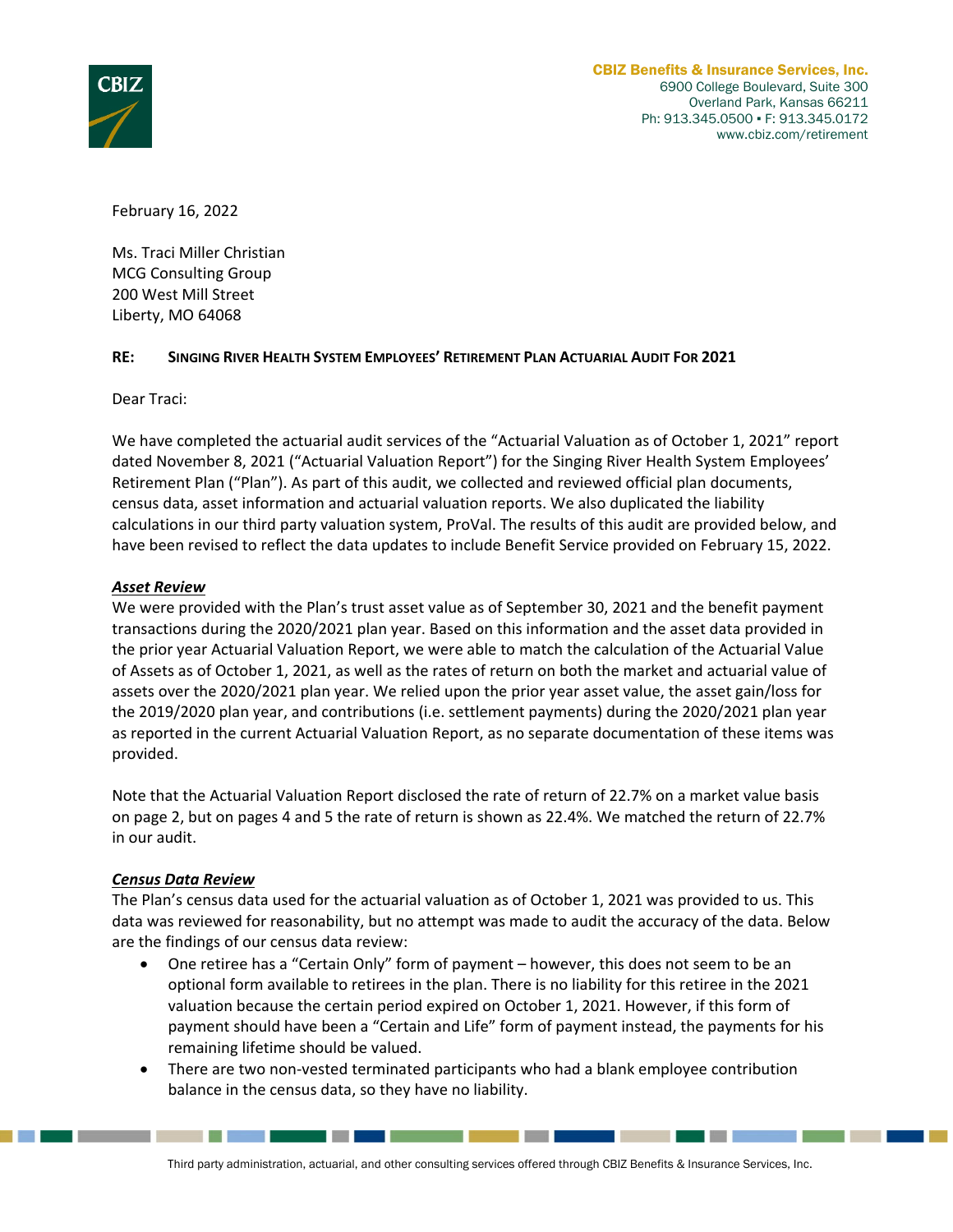- Vesting service is essentially determined as elapsed time while employed, and is used in the actuarial valuation for eligibility purposes only (i.e. indicating when fully vested, and when eligible for retirement). However, the vesting service amount in the data does not correspond well with elapsed time from date of hire for many of the active participants. In some cases vesting service is much higher, and in other cases vesting service is much lower than elapsed service from date of hire. This may indicate that there is a substantial amount of re-hire activity in the plan (i.e. in which some cases the date of hire may be the original hire date, and others may be a re‐hire date). However, if this is not the case or if the vesting service data field does not contain a reliable amount, you may want to consider using elapsed service from date of hire for eligibility purposes rather than the vesting service field.
- There was one participant (last name Avery) who is a vested terminated participant in the census data as of October 31, 2021, but the benefit payment records indicate she started receiving a pension payment on September 1, 2021. All other retiree data matched to the benefit payment records provided.
- We calculated an estimated frozen benefit for active employees based on the valuation data provided. For 247 active employees out of the total 383 active employees, our estimated benefit calculation was within 5% of the amount shown in the data. This appears to be reasonable, as we did not have complete data to complete a full calculation and were estimating frozen credited service based on hire date (i.e. would not be accurate for rehires for example).
- We matched the age and service distribution shown in the Actuarial Valuation Report using elapsed service from date of hire (i.e. and not using the vesting service field).
- We matched the retiree distribution counts in the Actuarial Valuation Report, but did not match the total annual pension amount (i.e. the raw census data had annual benefits of \$12,296,286 for the 805 retirees, whereas the Actuarial Valuation Report showed annual benefits totaling \$12,252,199 instead). As a result, we had slightly different average annual pension values for many of the groups.
- We matched the vested terminated distribution counts and benefits.
- You may want to consider adding some data statistics to the Actuarial Valuation Report for the non‐vested terminated population included in the valuation (for example, count and average employee contribution balance).

## *Actuarial Valuation and Liabilities*

We have duplicated the liability calculation in our third-party valuation system, Proval. Our calculation of liabilities for the Plan as of October 1, 2021, based on the October 1, 2021 census data provided to us after reflecting the Benefit Service values provided on February 15, 2022, and the assumptions and methods described in the Actuarial Valuation Report, is \$177.8 million versus the value of \$177.9 million in the Actuarial Valuation Report. We have discussed what we believe the discrepancies are by status group and describe below. Note that our analysis of the discrepancies is based on ProVal files you provided to us for the prior year's October 1, 2020 valuation. We will also separately provide you with the ProVal files we used for this determination.

For the purpose of duplicating the liability calculation, we assumed the form of payment for all future retirees was a single life annuity, and both current and future terminated vested participants would start their benefits at age 65. These assumptions were not disclosed in the report, but we believe they are consistent with the assumptions used based on prior discussions.

\_\_\_\_\_\_\_\_\_\_\_\_\_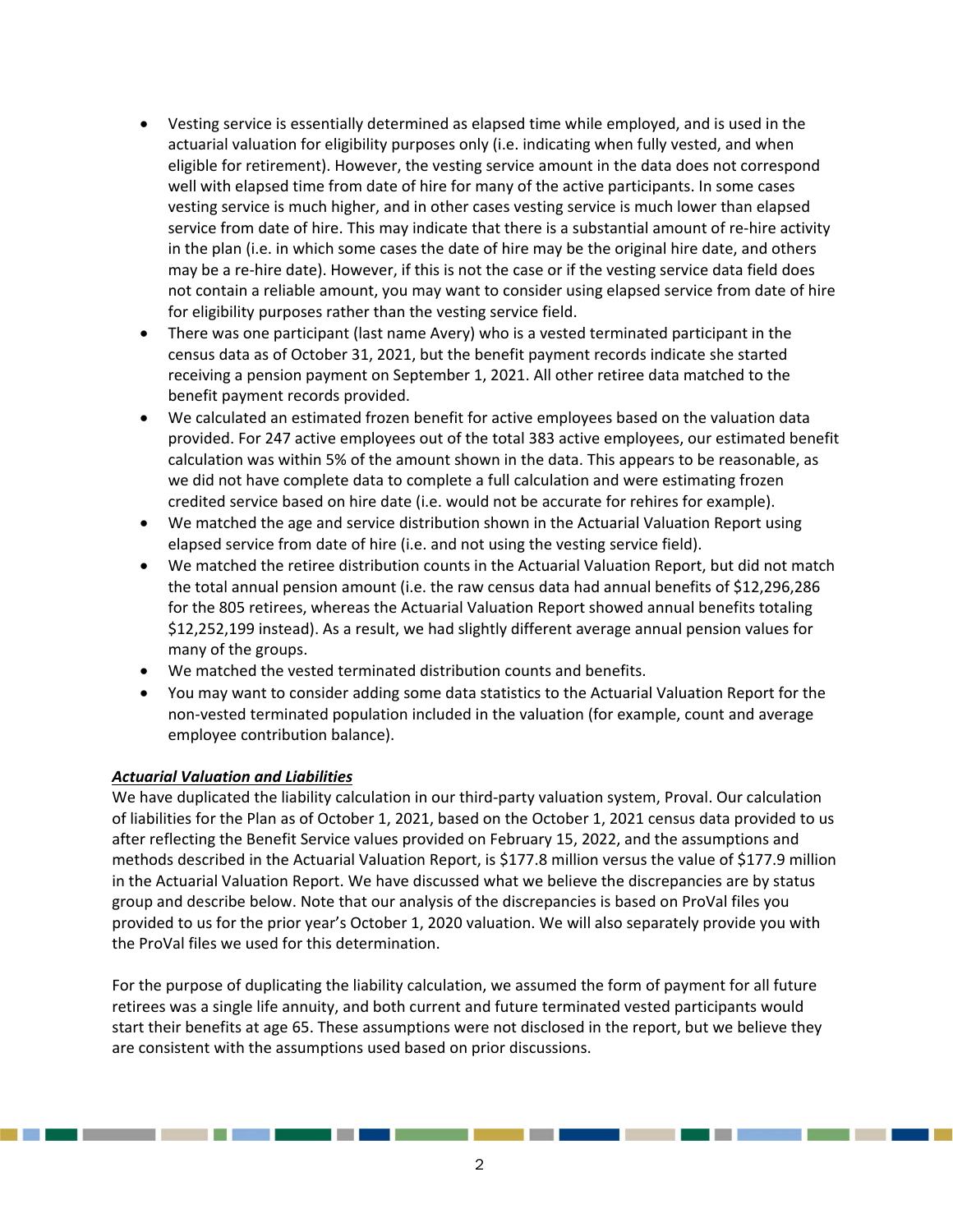The liability we determined for in‐pay participants (i.e. retirees and beneficiaries) is approximately 0.3% higher (we calculated \$134.9 million versus the \$134.5 million in the Actuarial Valuation Report). We believe this small difference may be due to the discrepancies with the retiree benefit amounts we had noted above (i.e. the total retiree benefits we had in the data we used were about 0.3% higher than the total retiree benefits shown in the Actuarial Valuation Report).

The liability we determined for non-vested terminated participants (i.e. the value of their employee contribution accounts) was matching. We included this liability in the ProVal valuation, so you'll see it in the ProVal files we attached.

The liability we determined for vested terminated participants was about 1% higher (i.e. we calculated \$12.3 million versus the \$12.2 million in the Actuarial Valuation Report). We believe this difference is primarily due to a pre‐retirement death benefit for the vested terminated participants that was not included in the 2020 ProVal coding. We valued the vested terminated participants assuming they would start receiving their retirement benefits at age 65, but the mortality decrement is also applied during that deferral period. Therefore, for those vested terminated participants who are assumed to die before age 65, we added a death benefit payable to their spouse starting at the age they would have been age 65, equal to half of the 50% joint and survivor that otherwise would have started at age 65 (i.e. based on our understanding of the pre‐retirement death benefit for deferred vested members).

Finally, the liability that we determined for active participants was \$29.45 million versus the \$30.06 million in the Actuarial Valuation Report (and the revised value of \$29.64 million you provided after revising the retirement assumption to match the report). This reflects using the Credited Service field provided in the data consistently to determine early retirement eligibility, early retirement reductions to benefits, and decrement rates that vary by service. We believe any further discrepancy may be due to using Vesting Service or elapsed service from hire to determine some of these items instead. In addition, a few other items were updated in the active valuation coding from the 2020 ProVal files:

- Conversion factors in the 2020 ProVal files appeared to have been developed using sex‐distinct RP‐2000 mortality tables, rather than a 50/50 blended table. Therefore, we updated conversion factors (used for death benefits) to reflect the blended tables, and to reflect the assumed commencement ages instead of the decrement age. Since this only applies to death benefits, the impact is minor.
- We assumed that active participants who are assumed to terminate employment prior to retirement eligibility will commence their benefits at age 65 (previously this was assumed to be age 60). In addition, we added a pre‐retirement death benefit for those participants who are assumed to terminate and then die during this deferral period.

## *Actuarial Assumptions*

There were some instances in the Actuarial Valuation Report where you may want to update your assumption documentation. It appears as though there were changes to the termination decrement tables and disability decrement tables from the 2020 valuation to the 2021 valuation, but these are not mentioned in the "Assumption Changes" section. You may also want to include the assumptions for the form of payment for all participants, and the timing of benefit commencement for deferred vested participants (both current and future deferred vested participants). Finally, in accordance with ASOPs 27 and 35, the report should contain the rationale used in selecting each demographic and economic assumption that has a significant effect on the measurement.

\_\_\_\_\_\_\_\_\_\_\_\_\_\_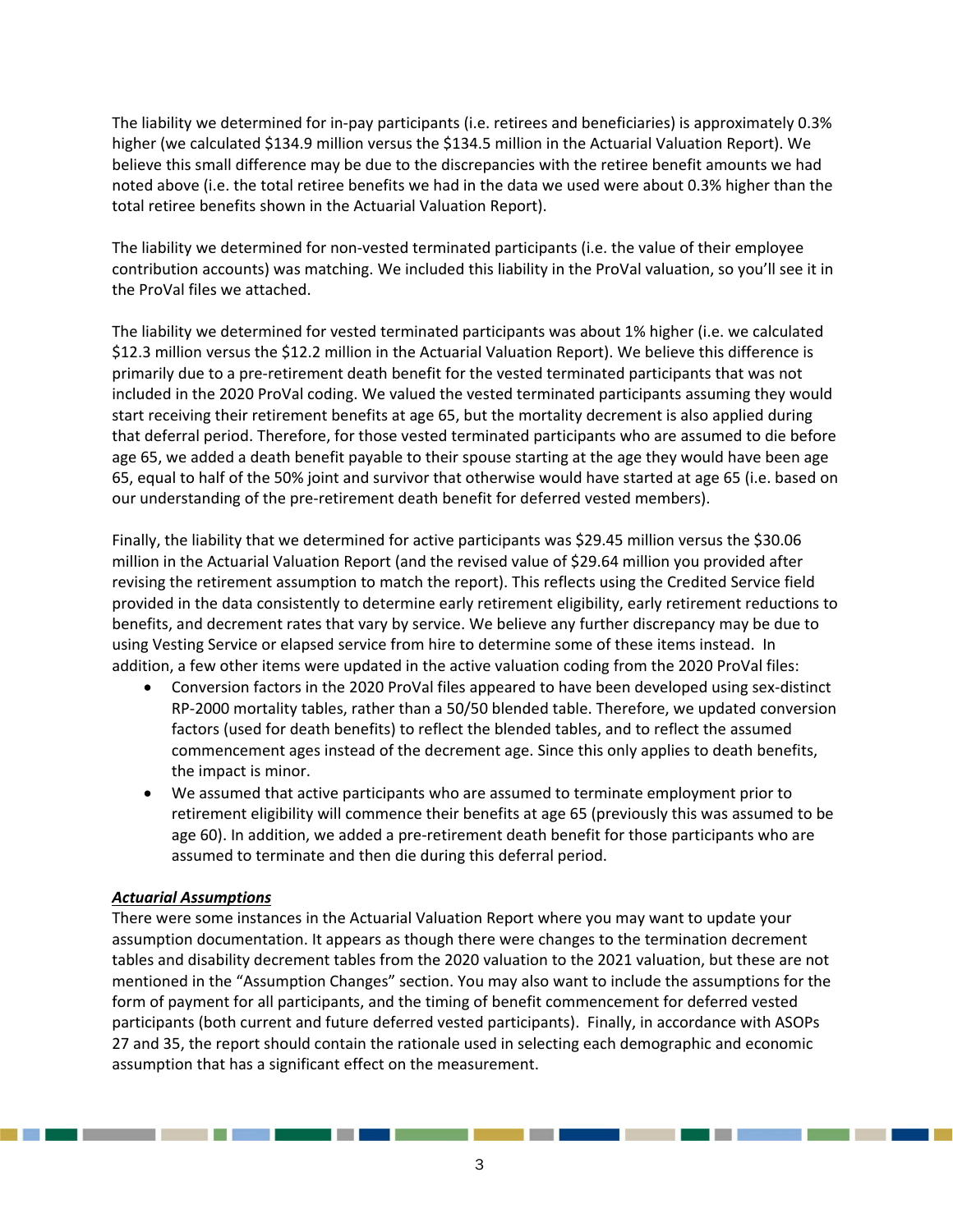The interest rate assumption of 6.00% appears to be very reasonable as an expected rate of return on the asset portfolio. We evaluated the expected return using capital market assumptions in the "2021 Edition of the Survey of Capital Market Assumptions" published by Horizon Actuarial Services for a 20‐ year time horizon, and the asset allocation as shown in the mark‐to‐market accounting summary of assets as of September 30, 2021. We made assumptions about the asset class for some of the funds based upon their name. The result of our analysis was that an interest rate between approximately 5.90% and 6.50% would appear to be reasonable (based on the 35<sup>th</sup> to 65<sup>th</sup> percentile of geometric returns reflecting an assumed 20 basis point reduction for investment expenses). This also seems to be a reasonable rate in comparison to other clients and plans for whom we provide services.

The base mortality tables used (i.e. the RP-2014 tables reflecting base rates from 2006) are not the most recent tables published by the Society of Actuaries (i.e. Pri‐2012 tables). However, as we discussed, there has been much higher mortality experience in the plan than even this older mortality table would suggest. Based on our analysis of the census data, the current mortality assumption would have predicted approximately 19 deaths between October 1, 2020 and October 1, 2021, but there were actually 28 deaths. Our understanding is that there has been similar high mortality experience for several years. Therefore, this older mortality table appears to be reasonable (and possibly conservative) for this specific population. You might also consider updating the mortality assumption to use the most recent Pri‐2012 mortality tables with the blue‐collar dataset. These tables would slightly decrease the overall benefit obligation while reflecting the most recent tables available, and reflect a closer estimate of the plan's actual mortality experience (i.e. it would have estimated approximately 21 deaths during October 1, 2020 to October 1, 2021).

### *Plan Provisions*

We compared the official plan documents to the benefit provision summary in the Actuarial Valuation Report. Below are some items you may want to consider updating/clarifying in the report summary:

- The normal retirement date described in Section 4.02 is based on attaining 10 years of Credited Service, but the Actuarial Valuation Report references Vesting Service instead. (Although Vesting Service and Credited Service used for eligibility purposes are very close in definition, this likely doesn't make a material difference to the valuation).
- Section 4.06 states that only participants who become disabled while an active employee are eligible for disability benefits. You may want to include this in the description of Disability Retirement. In addition, we did not see the requirement that a participant has to be eligible for Social Security Disability in the plan document (as mentioned in the Actuarial Valuation Report), but this may be an administrative procedure that has been adopted by the Committee.
- The normal form of payment in Section 8.01 is a single life annuity, with a death benefit equal to any remaining amount of the employee contributions that were not paid out as benefits prior to death. That death benefit is not included in the normal form description in the report (nor is it being valued as mentioned below – although this impact could be minimal).
- Our understanding of the death benefit in Section 7.01 is that if a member dies while an active employee, their spouse receives a death benefit equal to the 100% joint and survivor annuity the member would have received. However, if a member dies while a terminated vested employee, their spouse receives half of the 50% joint and survivor annuity the member would have received. The report summary only mentions the 100% joint and survivor annuity, so you may want to include the description of the vested terminated pre‐retirement death benefit. Death benefits are also available to single participants, but since the valuation uses a percent married assumption of 100%, this isn't material to the valuation.

. . . . . .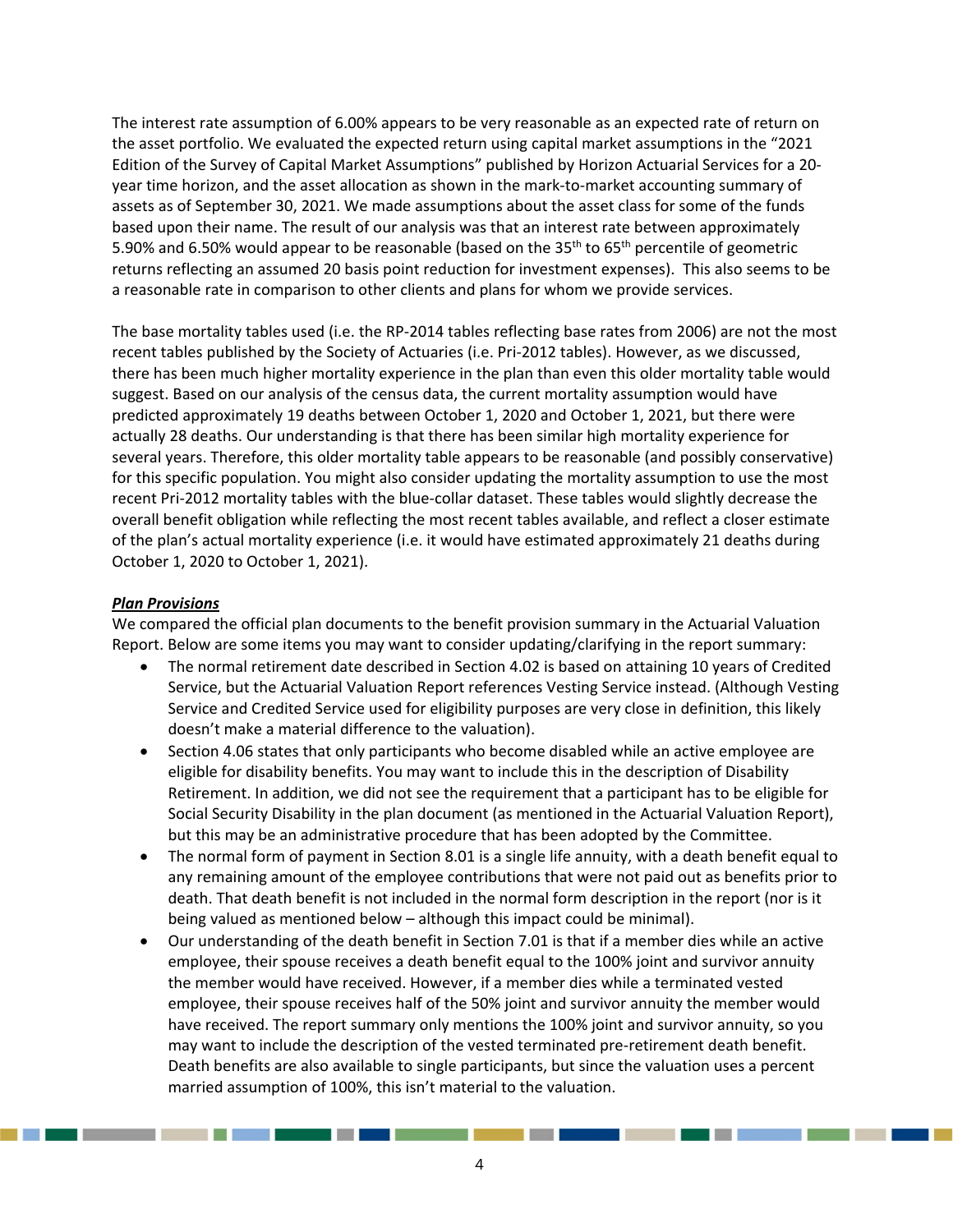You may also want to include a description of optional forms of payment provided by the plan, as well as the actuarial equivalent conversion basis used to determine option forms in the report summary.

Benefits in the Plan were frozen in December 2014. However, based on the current provisions in the plan document, there are a few items associated with the plan freeze that were not clear, as described below. The Plan may want to clarify these items in the official documentation (and you also may want to clarify in the provision summary of the Actuarial Valuation Report).

- The Average Compensation used to calculate benefits is defined in Section 1.08 as the highest average of 19 consecutive quarters of compensation (out of the most recent 40 quarters), plus compensation during the last quarter of employment. However, it is not clear how this works in conjunction with the plan freeze. Is the last quarter of employment prior to the plan freeze used in place of the last quarter of employment (even though the last quarter of employment prior to the freeze date would not reflect a full quarter of compensation)? Or are only the highest 19 (or even potentially 20) consecutive quarters used instead since the quarter prior to employment is now after the freeze date?
- Disability retirement benefit described in Section 5.05 says it is determined based on Credited Service as of attainment of age 60, as if the Member continued to accrue Credited Service to that date. Was that service also frozen as of the plan freeze date (i.e. Credited Service projected to the earlier of the plan freeze date or attainment of age 60), or does it continue to use Credited Service that the Member would have had at age 60?

# *Benefit Calculation Summary*

We were not provided with any sample benefit calculations to review, and thus did not check a sample of frozen accrued benefit calculations to ensure consistency with the plan document as noted in our proposal. We are available to do this if desired. We did a high level review of the active frozen benefits in the census data as described above, and matched reasonably well based on the limited data used in the actuarial valuation.

## *Other Considerations*

Below we have listed some other considerations for the actuarial valuation in future years. We have not measured the potential impact of any of these considerations, but in general believe these items would have a small (or offsetting) impact on the liability determination, so do not expect these to be significant. However, reflecting these items could improve the accuracy of the valuation results.

- Pop‐Up Benefits The retirement benefits for a portion of the current retirees (i.e. 70 out of 764 total retirees) reflect a joint and survivor form of payment with a pop-up feature. This pop-up feature is not currently being reflected in the valuation, so you could consider adding. The actual amount of the pop-up varies depending on the retiree's age and spouse's age at retirement, so it could be cumbersome to get actual pop‐up adjustments for the entire retiree population that has this feature. However, a simplified methodology could be applied, such as setting up a popup annuity form of payment with an average estimated pop‐up factor (for example, 1.10 based on a 3 year age difference for a retirement at age 60), or by adding a small load to the overall retirement liability.
- Alternative Forms of Payment There are many optional forms of payments that retirees could elect at retirement, but the valuation currently assumes all future retirements will elect a single life annuity. Since the actuarial equivalence basis used to convert the optional forms is based on an older mortality table and a different interest rate than the valuation assumption, the present

\_\_\_\_\_

. . . . . .